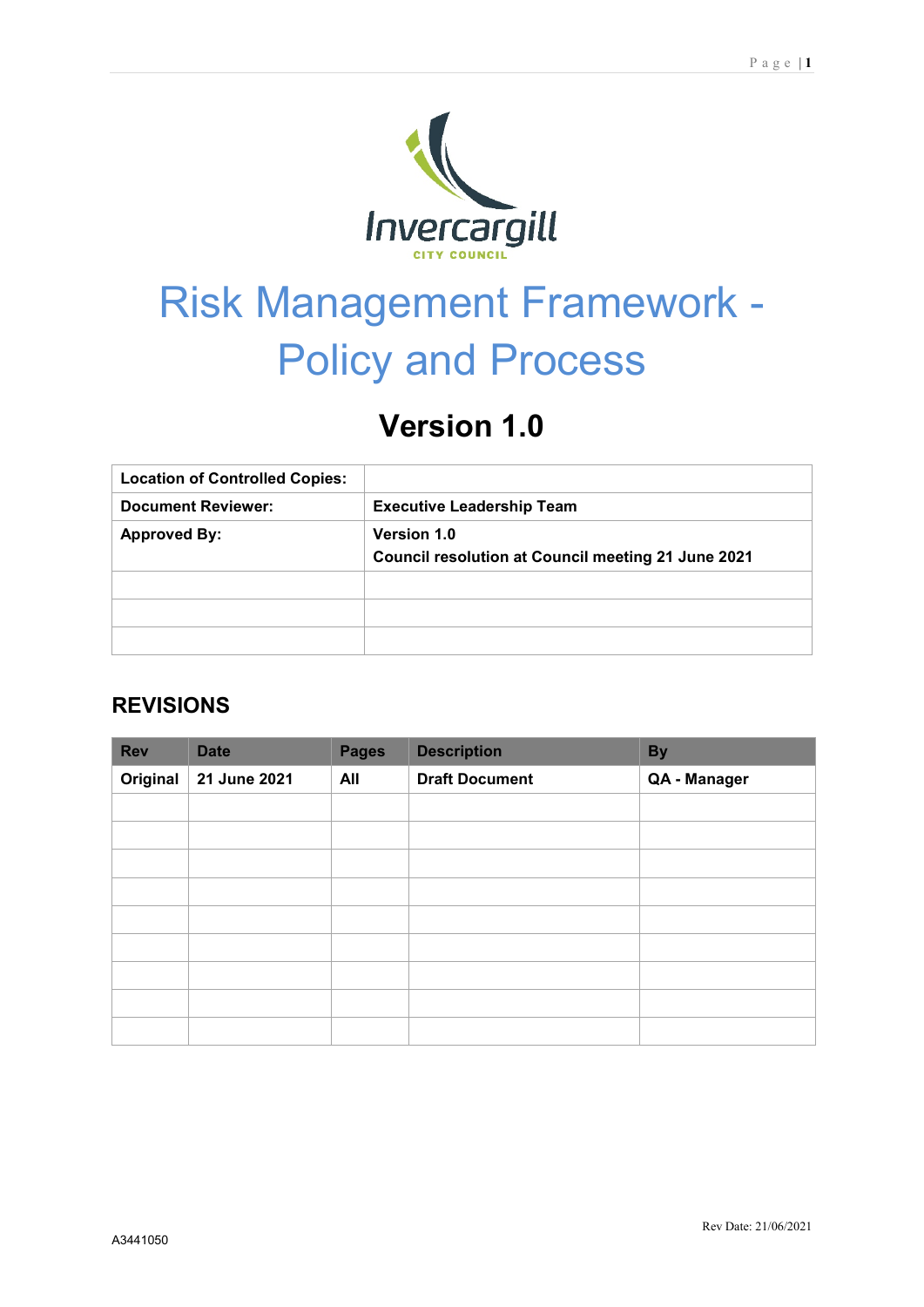# **Table of Contents**

| <b>Risk management policy</b>                              | 3  |
|------------------------------------------------------------|----|
| <b>Introduction</b>                                        | 3  |
| <b>Definitions</b>                                         | 3  |
| <b>Objective</b>                                           | 4  |
| <b>Methods of implementation</b>                           | 4  |
| Risk management governance structure                       | 5  |
| <b>Responsibilities for managing risk</b>                  | 5  |
| <b>Risk management procedure</b>                           | 7  |
| <b>Communicate and consult</b>                             | 9  |
| Step 1: Establish the context                              | 10 |
| Step 2: Identify risks                                     | 11 |
| Step 3: Analyse risk                                       | 12 |
| Step 4: Evaluate risk                                      | 13 |
| Step 5: Treat risks                                        | 14 |
| <b>Monitoring, reviewing, and reporting</b>                | 15 |
| Appendix A: Sources and types of risk                      | 16 |
| Appendix B: Sources of risk and their consequences         | 18 |
| <b>Appendix C: Organisation Wide Risk Register</b>         | 19 |
| <b>Appendix D: Risk Control Effectiveness (RCE) Matrix</b> | 21 |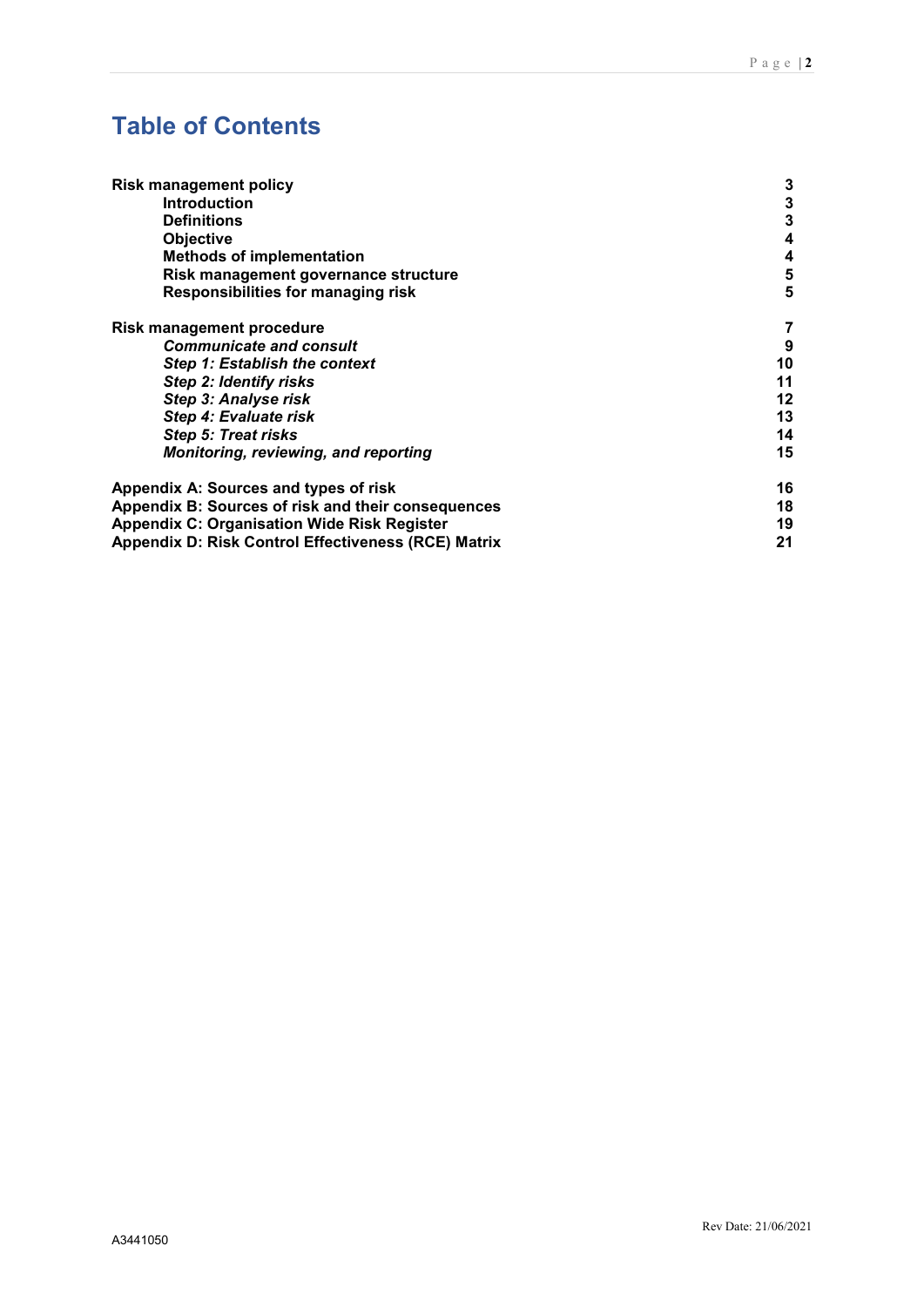### <span id="page-2-0"></span>**RISK MANAGEMENT POLICY**

#### <span id="page-2-1"></span>**Introduction**

This policy sets out what is required for the Invercargill City Council (ICC) to manage risks effectively. It applies to all Council officers and to those contractors advising Council for its decision making purposes. The Council operates across a wide range of activities delivering services typical of local government. It is required to operate within a legal environment specific to local government.

The Council is committed to managing risks that may impact on the delivery of its activities and services, and/or the ability to meet its legal obligations.

The Council is exposed to many risks on a daily and ongoing basis. Risk is inherent across all of the Council's operations including, but not limited to, procurement, contract management, employment, health and safety, regulatory and enforcement, management, financial, service delivery, emergency management, and business continuity.

The Council is committed to keeping its risk management framework relevant and applicable to all areas of operation by using the AS/NZS ISO 31000:2009 Risk Management Standard (and the 2018 ISO update) as its basis. The framework will be updated periodically to reflect expected practice and can incorporate other frameworks, tools and practices.

For risk management to be effective within the Council, managers need to foster and maintain ownership of risk oversight at all levels. To that end, risk management is an integral part of day-to-day operations and not a separate compliance function.

#### <span id="page-2-2"></span>**Definitions**

(Source AS/NZS ISO 31000:2009 and ISO 31000:2018)

**Risk –** the effect of uncertainty on the achievement of objectives. Inherent risk is the level of risk apparent in activities without implementing controls. Residual risk is the amount of risk that remains after controls have been implemented.

**Risk appetite** – the amount and type of risk that the Council is prepared to accept in the pursuit of its objectives.

**Risk assessment** – the overall process of risk identification, risk analysis and risk evaluation.

**Risk management** – encompasses co-ordinated activities to direct and control an organisation with regard to risk.

**Risk management process** – is the systematic application of management policies, process and practices to activities of communicating, consulting, establishing the context, and identifying, analysing, evaluating, treating, monitoring and reviewing risks.

**Risk register** – is the record of information about identified risks and how they are being managed. There are two different types of register, operations and projects.

**Inherent risk rating** – is the current risk level without taking into consideration existing control measures.

**Residual risk rating** – is the current risk level taking into consideration existing risk controls.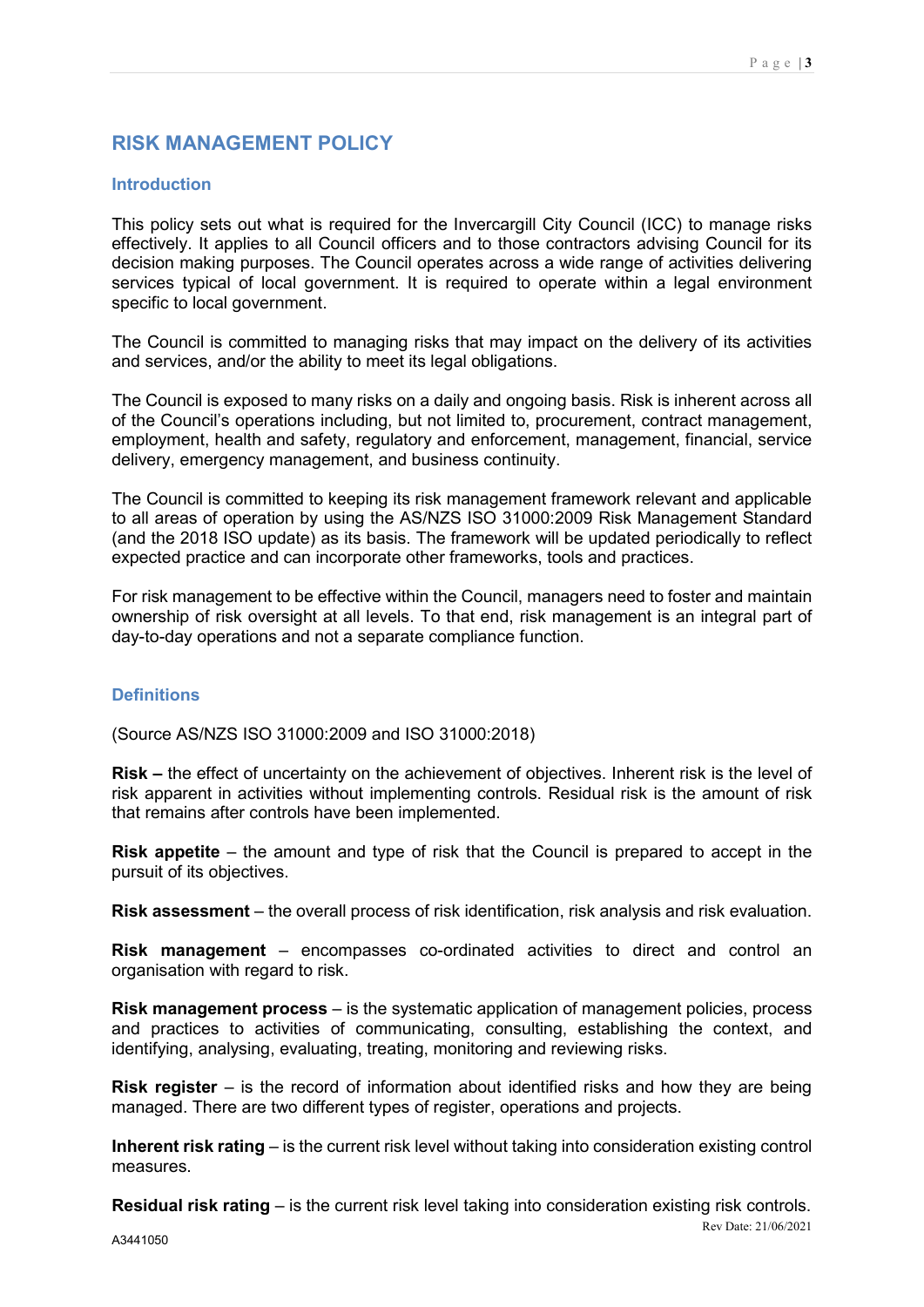**Control Effectiveness** – represents the total effectiveness of all controls that act upon a particular risk. This includes those controls that affect the likelihood of the risk and those that affect the consequences.

**ICC Risk Management Framework (RMF)** – The framework of policies and procedures that enable Council to implement a holistic, consistent and forward-looking approach to risk management which supports sound decision making. Key components of the ICC RMF include the Risk management Policy, RMF, Risk Appetite Statement (RAS), OWR Register and supporting OW Subordinate Risk Registers.

#### <span id="page-3-0"></span>**Objective**

The Council's risk management policy aims to allow the Council to exploit the opportunities and minimise the threats presented by the risks inherent in the Council's activities.

The main objectives of the policy are to:

- increase the likelihood of the Council achieving its strategic and business objectives;
- safeguard assets, people, finances, the environment, and reputation;
- improve performance and service delivery to maximise resource utilisation:
- integrate risk management into the Council's operations and processes, including through the use of a common language, to promote a risk aware culture across the organisation;
- ensure the visibility of the Council's risk management process;
- provide a timely response to escalated risks and actual events when they occur;
- aid decision-making and encourage innovation; and
- maintain a flexible risk management framework which is aligned with AS/NZS ISO 31000:2009, ISO 31000:2018, and good practices generally.

#### <span id="page-3-1"></span>**Methods of Implementation**

The Council's ability to conduct effective risk management depends on having an appropriate risk governance structure and well-defined roles and responsibilities.

The Council's risk management policy applies to all staff, and effective risk management relies on individuals knowing their own role and responsibilities in the organisation's broader risk management approach.

To create a risk aware culture within the Council, the Council is committed to actively managing its risk management practices and processes by using the following risk management tools:

- **1. Education –** as part of the Council's risk management programme, all staff at different levels will receive appropriate risk and compliance training, and support so they can take ownership and adequately deal with risks as they are identified.
- **2. Risk registers** the risk registers record information about the Council's identified risks and how they are being managed at two levels – operations and project. The registers are living documents that are updated continually and are part of the Council's overall assurance processes.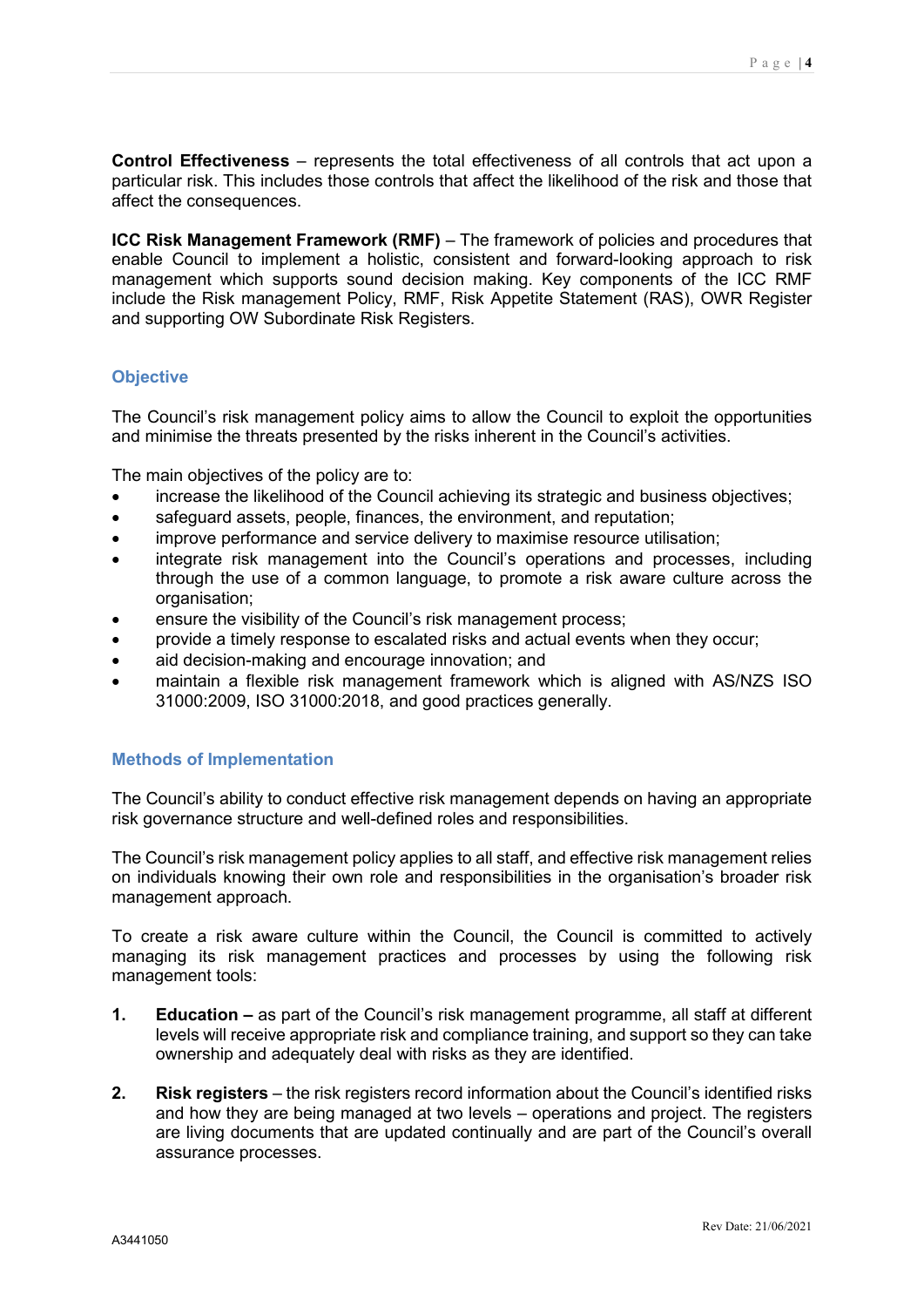**3. Identification tools** – additional risk analysis, advice and opinions may be sought from experts outside the Council in specialised fields.

#### <span id="page-4-0"></span>**Risk Management Governance Structure**

Managing risk is a crucial part of governance and leadership, and is fundamental to how well the Council is managed at all levels.

The Council's risk management governance structure illustrates the different levels of responsibility within the risk management framework.

It also highlights that risk management is not the sole responsibility of an individual but rather a process that is supported by all levels throughout the organisation, as per Figure 1.



#### **Figure 1: Risk management governance structure**

#### <span id="page-4-1"></span>**Responsibilities for Managing Risk**

#### **Council**

- Ensures that an appropriate risk governance structure is in place.
- Ensures that risks are adequately considered when setting the Council's objectives, and understand the risks facing the Council when pursuing those objectives.

#### **Risk and Assurance Committee**

• Ensures that management has appropriate risk management and internal controls in place.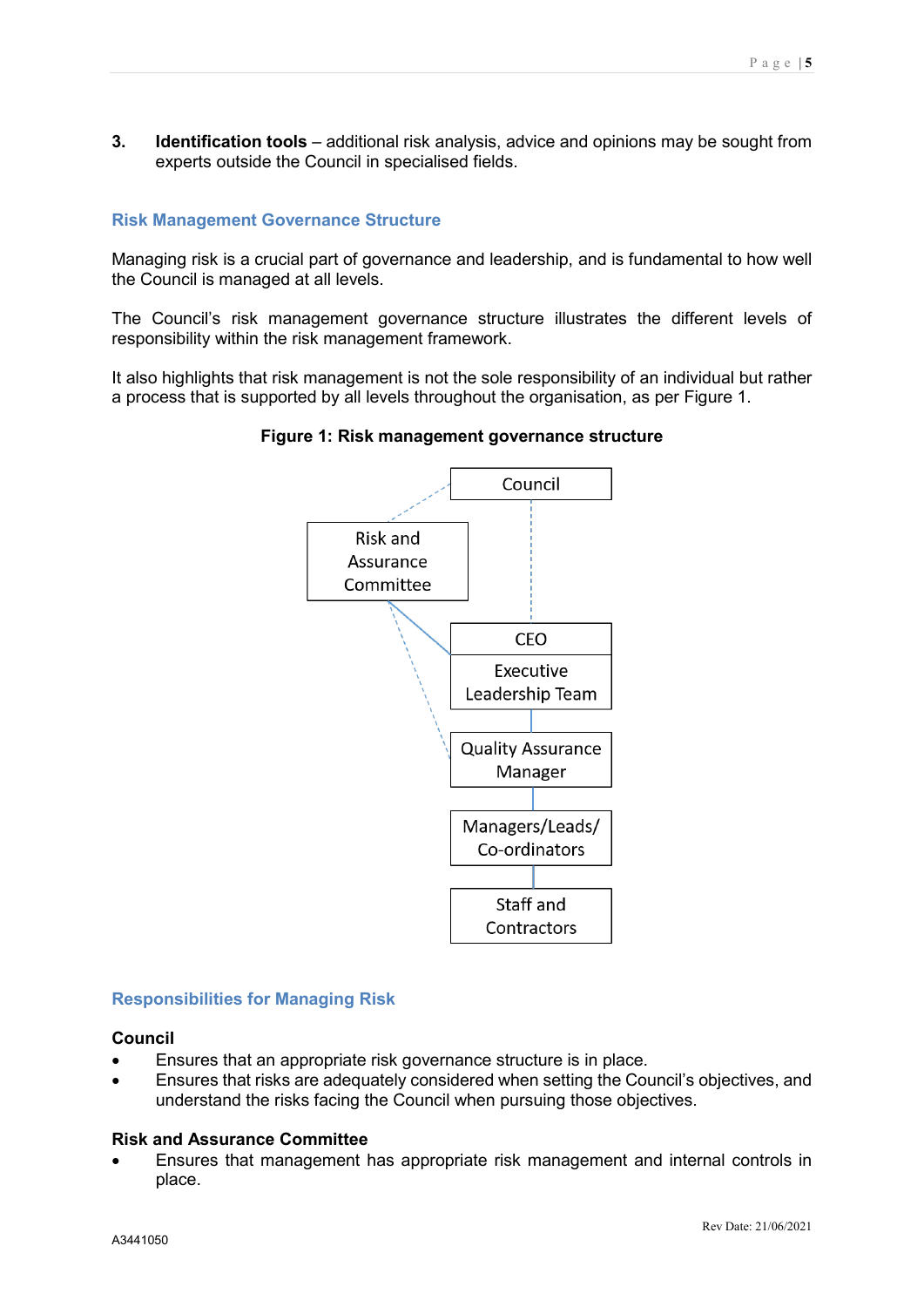- Approves and reviews risk management programmes and risk treatment options for extreme risks.
- Is responsible for setting the risk appetite in conjunction with management.

#### **Chief Executive**

Is the risk management sponsor.

#### **Group Manager – Finance and Assurance**

- Reports high and extreme risks and how they are being managed to the Risk and Assurance Committee.
- Provides oversight of the risk management process.

#### **Executive Leadership Team**

- Provides overall responsibility for the monitoring and management of risk relating to Council activities.
- Assists the Council to set its risk appetite, and ensures risks are managed in accordance with that appetite.
- Objectively analyses and monitors reported risks.
- Ensures the risk management framework is in place and reviewed periodically to facilitate continuous improvement.
- Ensures legislative and governance obligations are met.
- Integrates risk management with Council policies, processes and practices.

#### **Group Managers**

- Promote a risk management culture within their groups.
- Communicate and raise awareness of risk management to Council staff and managers, including attendance at risk management training.
- Regularly identify, manage and monitor risks in their groups, and ensure that those risks are appropriate in the pursuit of the Council's objectives

#### **Quality Assurance Manager**

- Manages the risk management process.
- Maintains the Council's risk registers.
- Reports on strategic, high and extreme risks and how they are being managed to the Executive Leadership Team.
- Periodically reviews the risk registers and the effectiveness of the management of high and extreme risks.
- Reviews the effectiveness of the risk management framework and reports to the Executive Leadership Team on findings and options for continual improvement.
- Receives information on emerging risks and considers the adequacy of how they are being managed.
- Facilitates the management of cross-organisational risks.

#### **Managers/Team Leaders/Co-ordinators**

- Manage activity / project / asset risks, including individual project risk registers and monitor individual risk action plans.
- Continually identify and assess risks, and respond appropriately in light of the Council's risk appetite.

#### **All Staff**

- Be aware of the risk management framework and their role and responsibilities within it.
- Identify, monitor, and report potential risks and actual events as soon as possible.
- Understand that everyone in the Council is responsible for managing risk.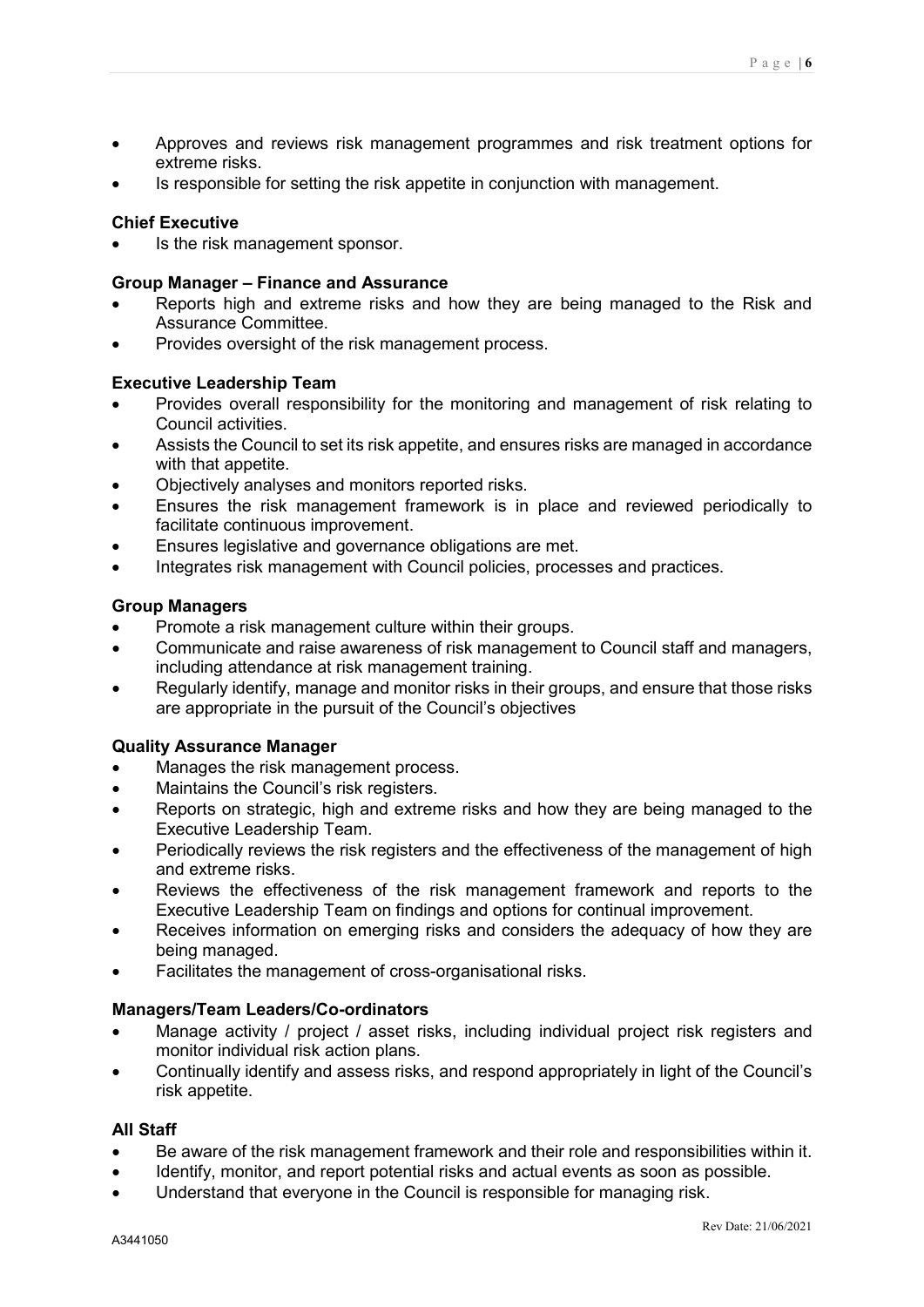#### <span id="page-6-0"></span>**Types of Risk**

All risks must be identified and managed, however, due to limited resources, a prioritised approach should be adopted. Only key risks or material risks that will impact ICC's strategic and business objectives are recorded in the ICC Risk Register and administered by the Quality Assurance Team.

#### **Strategic Risks**

- Generally emanate from ICC's strategic activities, systems and processes and would impact or impede achievement of ICC's objectives.
- Captured through key planning documents, e.g. Long Term Plan, Annual Plan, Asset Management Plan and Financial Plan/Strategy and reported through governance reports.

#### **Tactical Risks**

- Generally emanate from key project activities, systems and processes and would impact or impede achievement of project objectives.
- Captured and reported through project briefs and plans.

#### **Operational Risks**

- Generally emanate from business unit and team activities, systems and processes and would impact achievement of specific business unit objectives.
- Captured and reported through business planning process.

Each risk owner remains responsible for managing all assigned risks weather they are recorded and managed in the Council's risk register or independently. All risks that fall within the Council's risk reporting criteria or when a significant change in a risk that would cause it to breach the Council's risk appetite must be reported to the Manager, Quality Assurance. To ensure there is a dynamic iterative approach to risk management, the Quality Assurance Team will conduct regular risk reviews with respective business units.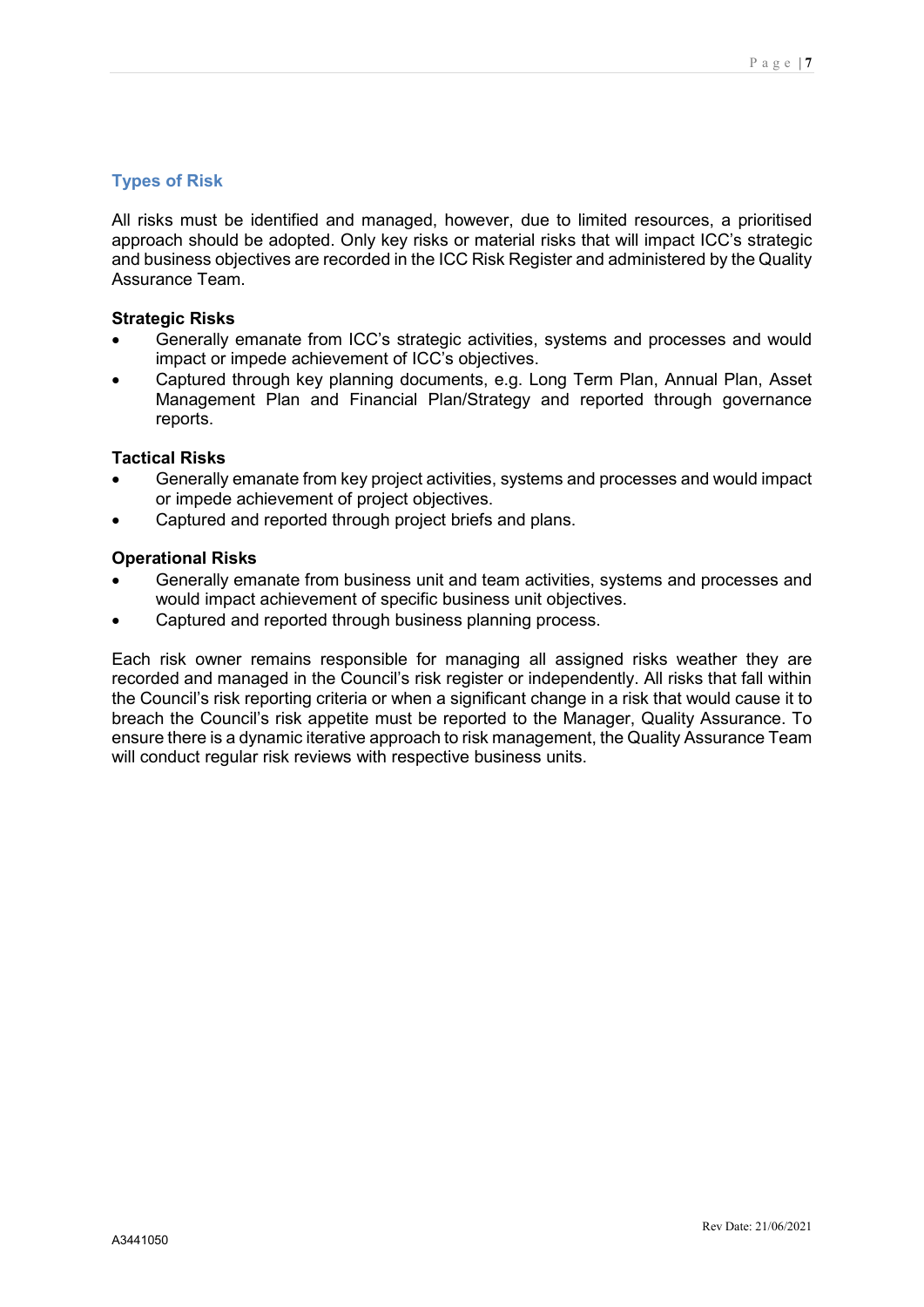#### **Integrating Risk into Organisational Structure**

Risk is present in all business activities and is not discrete, with a risk event in one Group having the potential to impact multiple areas or all Council due to the inter-connected nature and cumulative effects of risk.

To implement an effective RMF, risk management must be integrated and embedded into all of our key business activities, systems and processes and be considered "business as usual".



In a 'Top-Down' system the objectives are to provide the crucial leadership and guidance the Council needs to balance risk and reward optimally and steer the Council in the right direction.

**Example:** Insights and clarity on the top 10 most important risks shaping the Council supports decisions at the ELT level, ensures the risk dialogue among the ELT and enables risk oversight by Council.

In a 'Bottom-Up' system the objectives are to ensure a comprehensive identification and prioritisation of all risks, define and implement risk policies and processes that control daily decision making throughout the organisation and ensure a robust risk culture Council wide.

**Example:** Can help an organisation to spot a weak operational procedure, raise the issue at the right managerial level and ensure controls are put in place while the procedure is reviewed.

Both Top-Down and Bottom-Up systems complement each other, they provide insights and can influence each other. The combination of both provide a 'line-of-sight' feedback from Council to operational business units and back again.

#### **Risk Management Procedure**

Risk management is a continual process and is conducted across the Council's operations. Staff should continually apply this process when making business decisions and in day-to-day management.

Figure 2 shows the key steps of the Council's risk management process, with each step then detailed below that: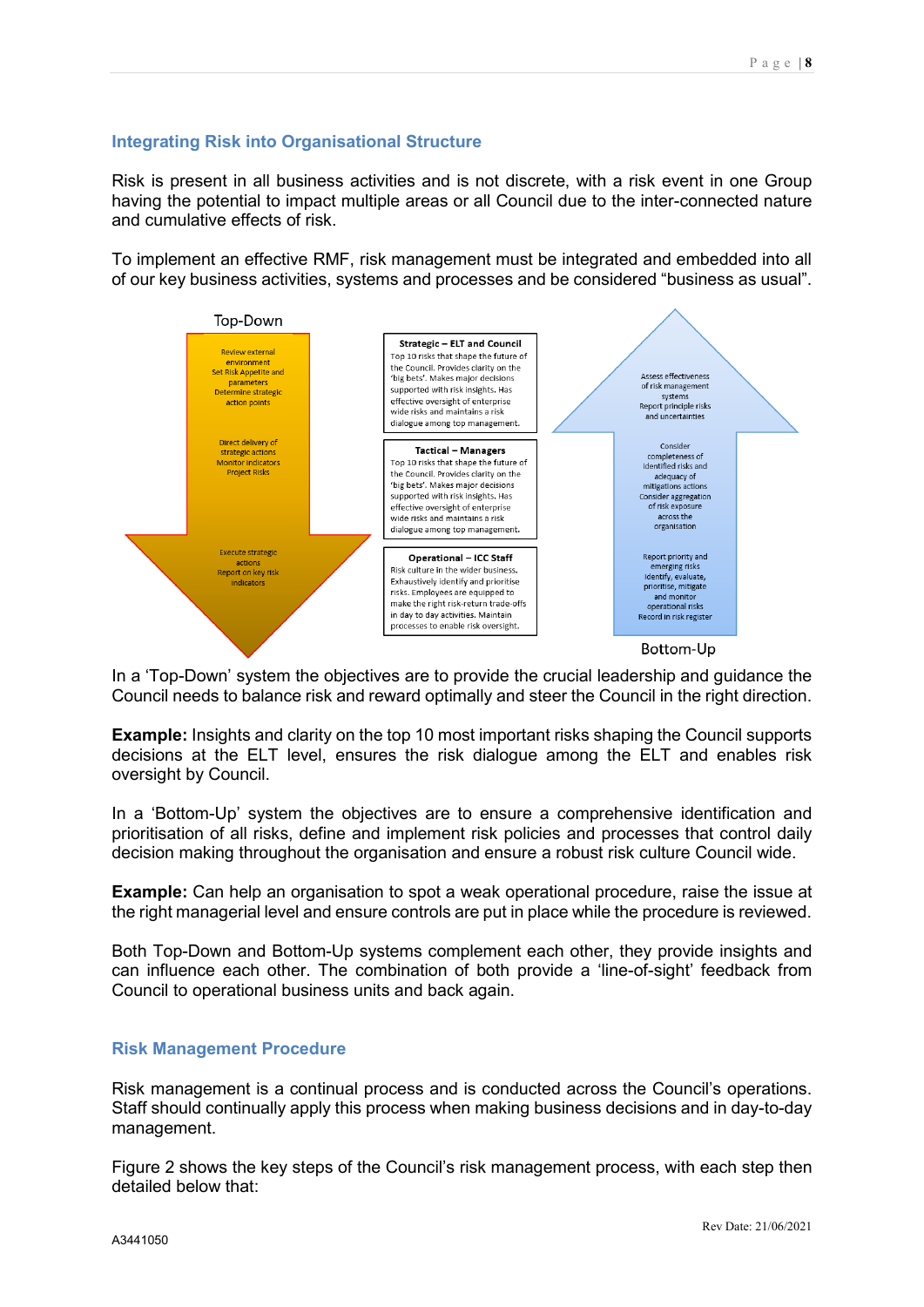

**Figure 2: Risk management process (AS/NZ ISO 31000:2009)**

#### <span id="page-8-0"></span>*Communicate and consult*

The communication process is for both the external and internal stakeholders of the risk management process.

For external stakeholders this means:

- Informing them of the Council's approach to risk management and the effectiveness of that approach.
- Gathering their feedback where necessary to improve the Council's risk management process.

For internal stakeholders this means:

- Communicating to them the Council's risk management process and their role and responsibilities in it.
- Ensuring accountability for fulfilling those roles and responsibilities in relation to the process.
- Seeking feedback about the effectiveness of the process.

Communication and consultation are also not one way, so there should be forums and/or mechanisms for stakeholders and subject matter experts to provide their input, exchange information and share ideas. The person managing the risk assessment process should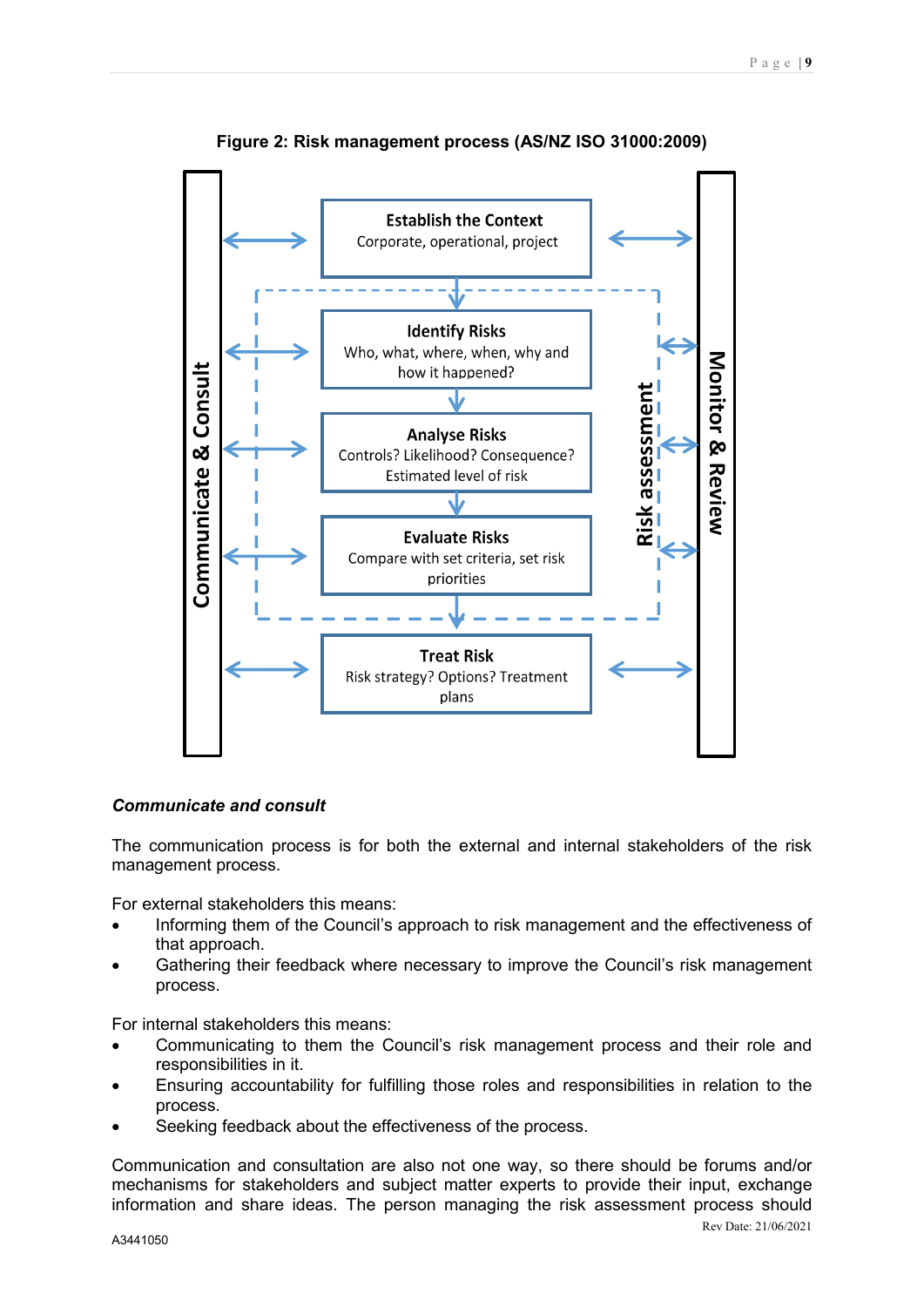ensure there is a strategy in place during each step to ensure information is communicated and that there has been adequate consultation.

#### <span id="page-9-0"></span>*Step 1: Establish the context*

Establishing the context for the Council's risk management process is a key step because it builds an understanding of the Council's internal and external stakeholders. The external context is the extent to which the Council's external environment will impact on the Council's ability to achieve its corporate objectives. That context includes, but is not limited to, social, cultural, political, legal, regulatory, financial, technological, economic and environmental factors, globally, nationally, regionally, and locally. The internal context is about understanding the internal operating environment and the way its components interact – people, culture, vision, values, goals and objectives.

Establishing the risk management context takes into account the Council's goals, objectives, strategies, and scope, and sets the parameters of the risk management process in line with the risk appetite set by the Risk and Assurance Committee in conjunction with management. The inputs to the Council's risk appetite are shown in Figure 3.

The Council generally has a low risk appetite. This reflects our community's reluctance to accept a loss or reduction of existing levels of service. That said, the appetite will vary across functions and is broadly defined for each source of risk below.



#### **Figure 3: Considerations that inform the Council's risk appetite**

The risk management process is intended to address the uncertainty inherent in the Council's activities. The treatment of risks can include the purchase of insurance. Nevertheless, there is ongoing assessment of whether the cost of such treatments outweigh the potential exposure should a risk be realised, in which case the risk is accepted.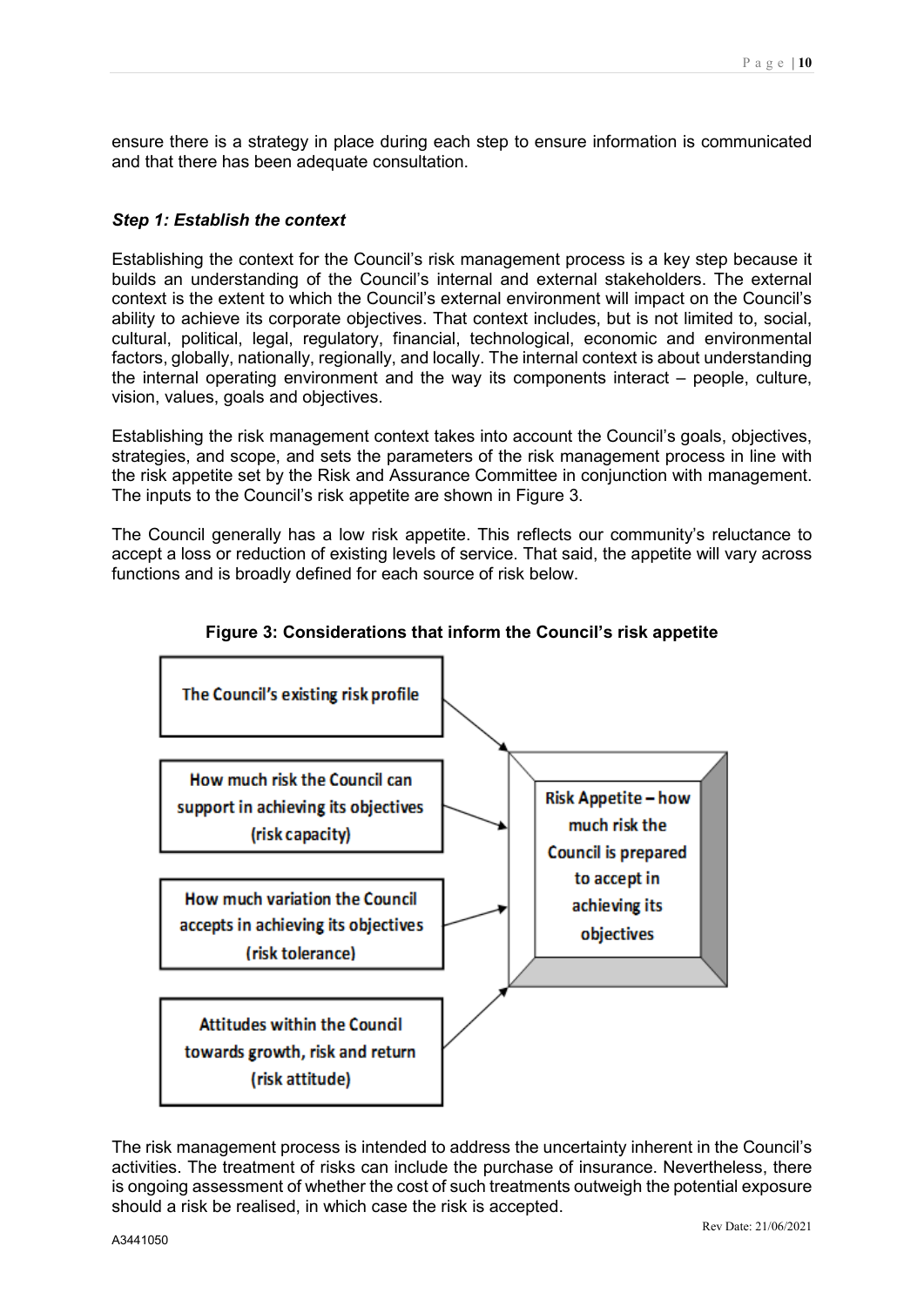#### <span id="page-10-0"></span>*Step 2: Identify risks*

Comprehensive risk identification is crucial to the overall effectiveness of risk management. The identified risks will determine the 'what', 'why', and 'how' things can happen as a basis for further analysis. These risks are derived from different sources.

#### **Sources of risk**

There are numerous sources of risk, and for this Council they fall under the categories shown in Table 1. The types of risk included in each category are outlined in Appendix A. The risk appetite for each source is also included in the table below.

|                                                            | <b>Risk Appetite*</b> |                             |                    |  |
|------------------------------------------------------------|-----------------------|-----------------------------|--------------------|--|
| <b>Source of Risk</b>                                      | Low<br>(Averse)       | <b>Medium</b><br>(Balanced) | High<br>(Tolerant) |  |
| People and knowledge                                       |                       |                             |                    |  |
| Health, safety and wellbeing                               |                       |                             |                    |  |
| Governance, reputation, legislative compliance and control |                       |                             |                    |  |
| Environment                                                |                       |                             |                    |  |
| Planning and strategy                                      |                       |                             |                    |  |
| Financial                                                  |                       |                             |                    |  |
| Information management                                     |                       |                             |                    |  |
| Operations and service delivery                            |                       |                             |                    |  |
| Property and assets                                        |                       |                             |                    |  |
| Project / quality management                               |                       |                             |                    |  |

#### **Table 1: Sources of risk**

\* Averse means being unwilling to take on anything other than small risks. Balanced means having an appetite between averse and tolerant (i.e. a flexible approach). Tolerant means being willing to take on significant risks to exploit opportunities despite potentially major consequences if the risk is realised.

After risks are identified it is important to adequately describe them. The key to properly describing the risks includes addressing:

- What the risk is e.g. negative media publicity.
- What the cause(s) of the risk is/are e.g. a breakdown in communication.
- What the impact of the event would be e.g. reputational damage leading to ratepayer dissatisfaction.

Each risk identified will be entered into the Department/Teams risk register by the relevant Manager/Team Lead.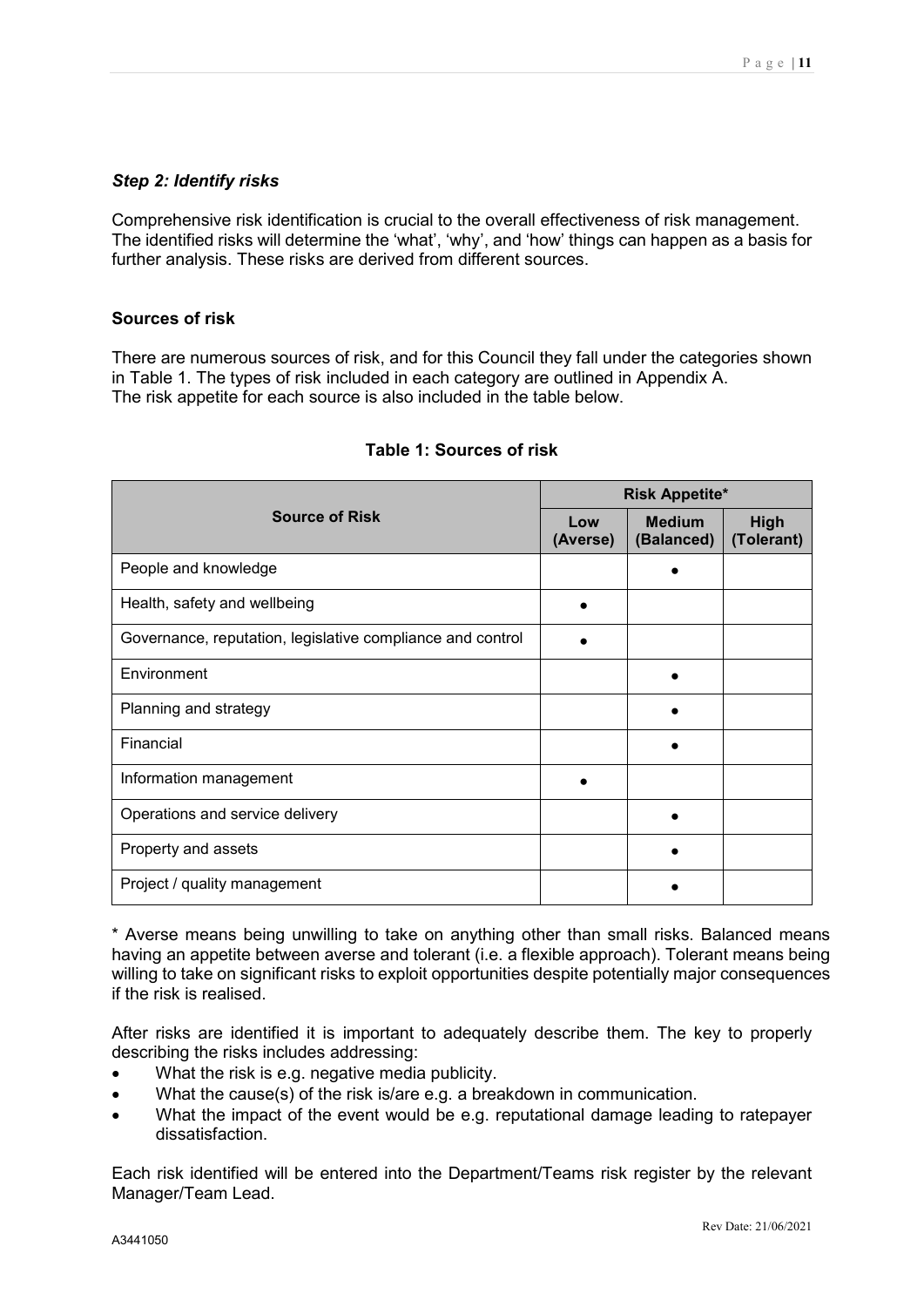#### <span id="page-11-0"></span>*Step 3: Analyse risk*

The purpose of the risk analysis step is to define the significance of a risk by assessing its consequence and likelihood and taking into account the processes and controls to mitigate it.

Inherent risk is that which would exist if there were no controls while residual risk is that left over after the risk has been treated e.g. through the use of controls.

Therefore, there is a need to analyse risk before and after the application of controls, which are intended to reduce risk to an acceptable level (i.e. within the Council's risk appetite). This approach to analysing the risks allows the assessment of whether existing controls are enough to manage the risks or whether additional controls are needed.

When evaluating the effectiveness of controls, factors to consider are the consistency of application, understanding of control content and documentation of the control. Furthermore, the evaluation of the control process can include:

- Control self-assessment
- Internal and/or external audit reviewing the effectiveness of controls

As an example, the consequence descriptors in Table 2 indicate the level of possible consequences for financial and environmental risks at the organisation level. The consequences defined for the other sources of risk are included in Appendix B.

| <b>Consequence</b><br>Rating | <b>Factor: Financial</b>                        | <b>Factor: Environment</b>                                                                   |
|------------------------------|-------------------------------------------------|----------------------------------------------------------------------------------------------|
| Catastrophic                 | Loss of over \$10 million                       | Permanent damage requiring ongoing remediation<br>and monitoring with regulatory involvement |
| <b>Major</b>                 | Loss of between \$5 million<br>and \$10 million | Serious damage with regional importance with<br>regulatory intervention                      |
| <b>Moderate</b>              | Loss of between \$1 million<br>and \$5 million  | with<br>Serious damage with local importance<br>possible regulatory intervention             |
| <b>Minor</b>                 | Loss of between \$100,000<br>and \$1 million    | Short term or minor impact on the environment                                                |
| Low                          | Loss of less than \$100,000                     | Little or no impact on the environment                                                       |

**Table 2: Example of Consequence rating**

The likelihood ratings identify how likely, or often, a particular event is expected to occur, and these are shown in Table 3.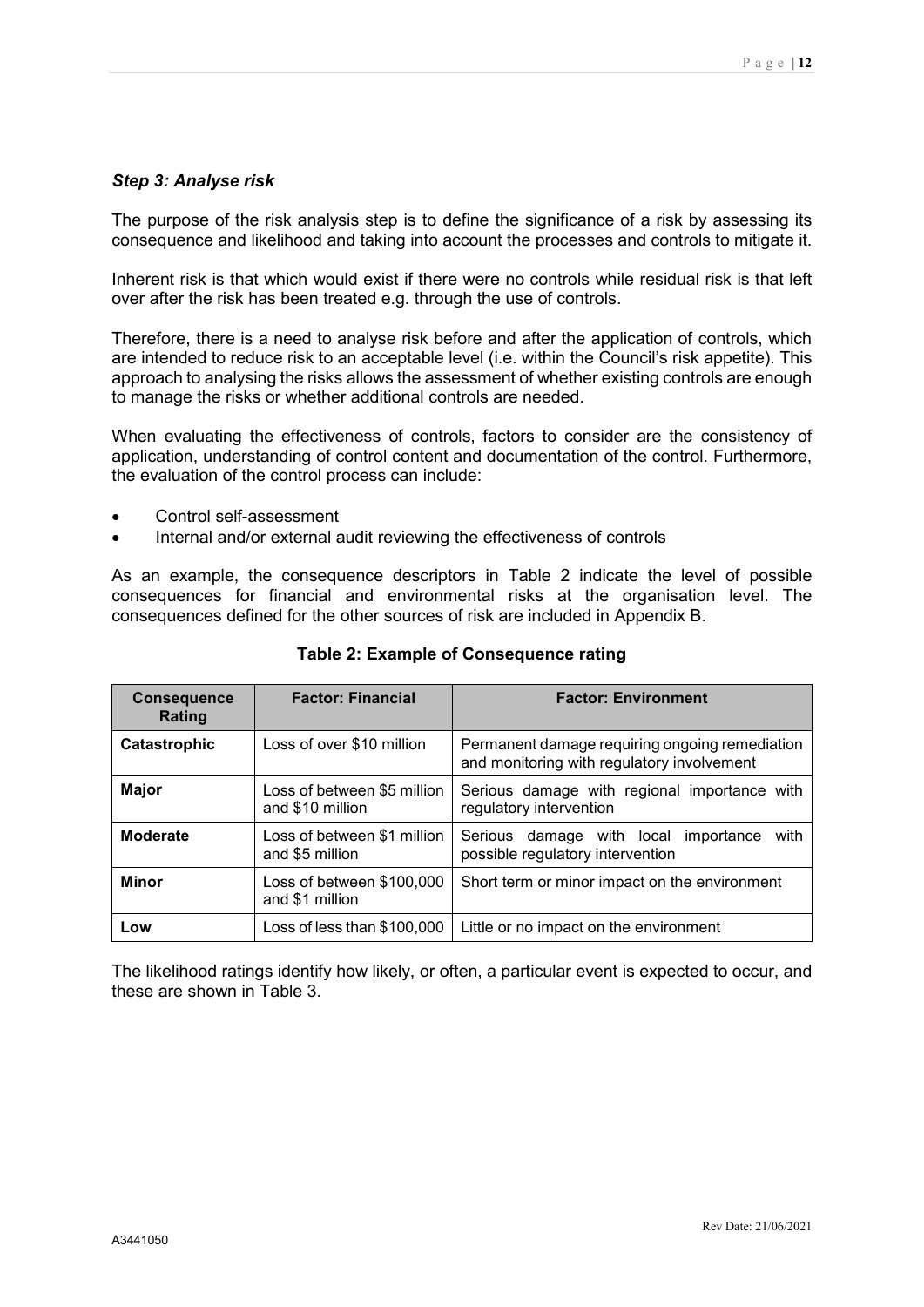| <b>Likelihood Rating</b> | <b>Probability of the Risk Occurring</b>                                                                                              |
|--------------------------|---------------------------------------------------------------------------------------------------------------------------------------|
| <b>Almost certain</b>    | Expected to occur more than once in the next year. Likely to occur<br>multiple times during a project. Over 90% probability.          |
| Likely                   | Expected to occur once in the next year. Has occurred in similar<br>projects. Between 75-90% probability.                             |
| <b>Moderate</b>          | Could occur at least once in the next two years. Has occurred in a small<br>number of similar projects. Between 25-75% probability.   |
| <b>Possible</b>          | Could occur at least once in the next three to five years. Could occur but<br>has not in similar projects. Between 1-25% probability. |
| <b>Unlikely</b>          | Unlikely to occur in the next five years or during the project. Less than<br>1% probability.                                          |

#### **Table 3: Likelihood of occurrence**

Knowledge of the frequency with which risks occurred in the past should inform, but not determine, the likelihood rating given. This is because the past is not always an accurate predictor of the future.

#### <span id="page-12-0"></span>*Step 4: Evaluate risk*

After consequence and likelihood have been determined, the level of risk is evaluated by referring to the matrix as shown in Figure 4 below.



#### **Figure 4: Risk assessment matrix**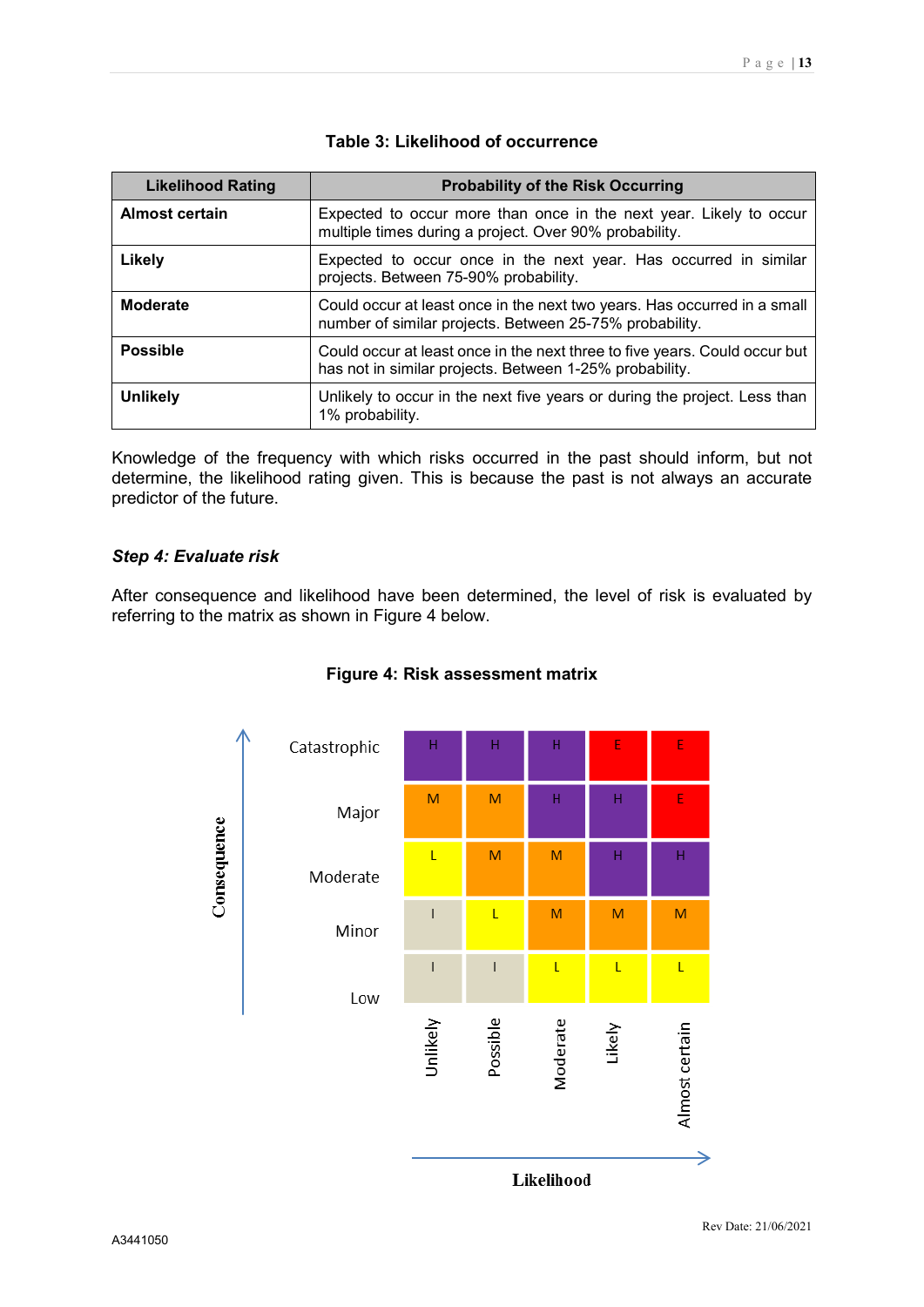The risk rating distinguishes significant risks from those that are less so, and therefore assists with determining an appropriate response. This includes doing nothing further, considering how to treat the risk, undertaking more analysis of the risk to better understand it, maintaining current controls, or reconsidering what objectives are being pursued. Table 4 explains what action a risk owner needs to take in response to the residual rating.

|   | Rating        | <b>Action Needed</b>                                                                                                                                                                                    |
|---|---------------|---------------------------------------------------------------------------------------------------------------------------------------------------------------------------------------------------------|
| Е | Extreme       | The risk owner immediately escalates new extreme risks to the Executive<br>Leadership Team, and considers escalating it to the Risk and Assurance<br>Committee. These risks are to be monitored weekly. |
| н | High          | The risk owner immediately escalates new high risks to the Group<br>Manager, and to the Executive Leadership Team as applicable. These<br>risks are to be monitored monthly.                            |
| М | Medium        | Monthly the risk owner monitors and reviews the effectiveness of<br>treatments and whether the risk rating has changed.                                                                                 |
|   | Low           | Bi-monthly the risk owner monitors and reviews the effectiveness of<br>treatments and whether the risk rating has changed.                                                                              |
|   | Insignificant | Annually the risk owner reviews if the controls are necessary or could be<br>reduced.                                                                                                                   |

#### **Table 4: Residual risk rating**

Once the impact has been assessed according to the relative risk level it poses, it is then possible to target the treatment of the risk exposure, by beginning with the highest level risks (high and extreme risks, and then those with a catastrophic consequence) and identifying the potential mitigation measures.

#### <span id="page-13-0"></span>*Step 5: Treat risks*

Risk treatment involves determining the appropriate options for managing the risks identified.

Treatment options are required where the current controls are not mitigating the risk within defined tolerance levels as determined by the first step (establishing the context). This is called the treatment plan.

Once the risk rating is determined it is possible to investigate current systems and processes starting with the highest ranked risk. An action plan is then formulated to reduce the consequence and/or likelihood of the risk.

#### **Treatment options**

Treatment options include applying existing controls or implementing new ones. Treatment options include one or more of the following:

- **1. Avoid or eliminate** the risk by not proceeding with the activity likely to trigger the risk. Risk avoidance must be balanced with the potential risk of missed opportunities.
- **2. Accept** the risk.<br>**3. Reduce** the risk
- **3. Reduce** the risk by reducing the consequence and/or likelihood of it occurring.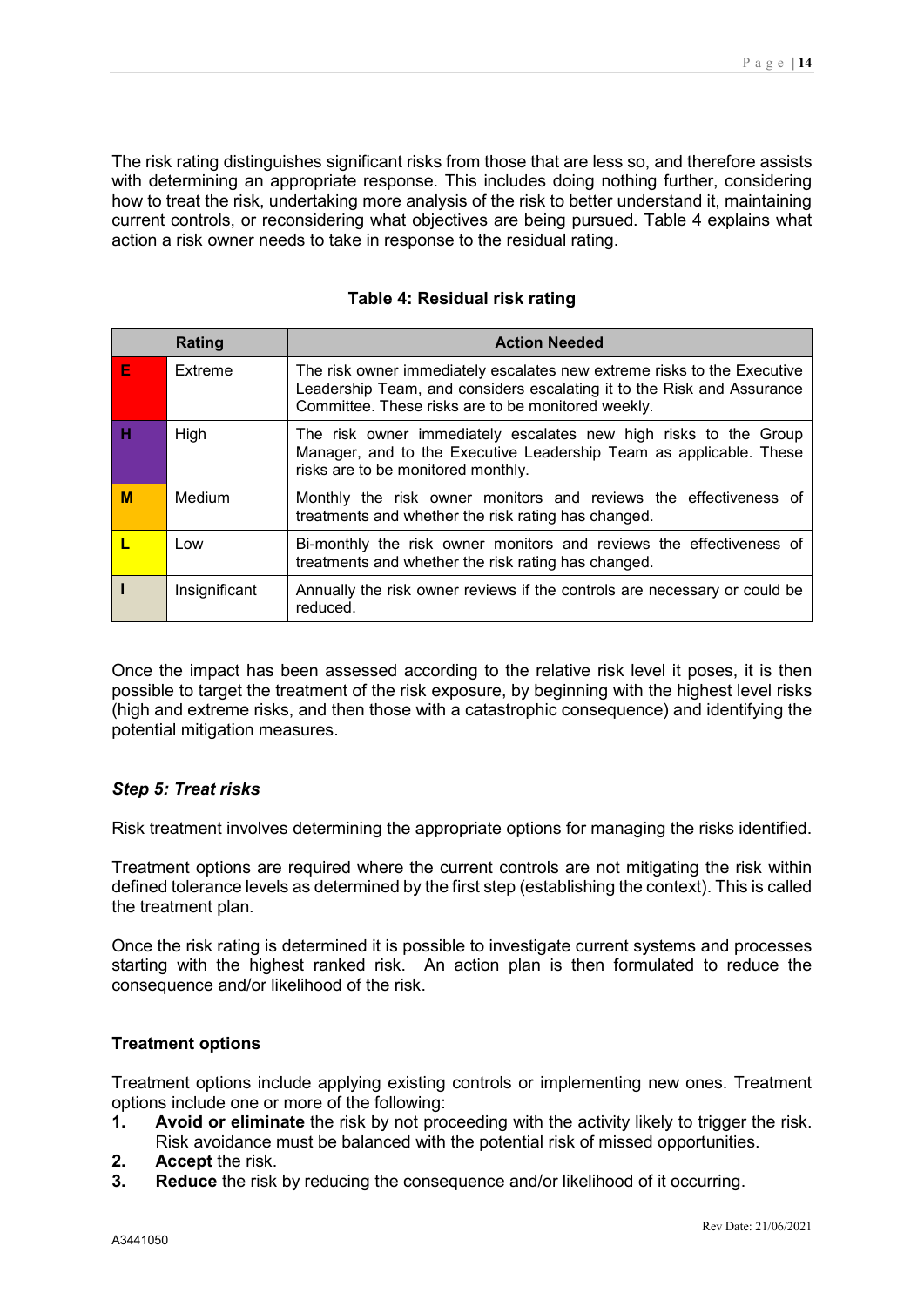- **4. Transfer/share** the risk in part or entirely to others (e.g. through insurance or a third party).
- **5. Increase** the risk to pursue an opportunity.

When determining the preferred treatment option consideration should be given to factors such as cost or reputation (e.g. a cost/benefit analysis).

#### **Treatment actions**

Once the treatment option is identified each risk should be assigned a treatment action. The risk is to be assigned to an 'owner', and they are to consider the following when determining which treatment action is needed:

- The cost of the treatment compared with the consequence/likelihood of the risk.
- When the treatment action is needed by.
- What monitoring and reporting is needed on how implementation of the action is progressing.

A risk register is to be used to record the risks identified, their rating, treatment action, and progress towards implementing the action. Risks that remain outside the Council's risk appetite after this point will be escalated for Executive Leadership Team action.

#### <span id="page-14-0"></span>*Monitoring, reviewing, and reporting*

Risks are constantly changing due to the Council's operating landscape. Therefore, risks must be monitored, reviewed and reported on a regular basis to ensure that they are current. The minimum requirements for this are shown in Table 5.

| <b>Who</b>                                              | <b>What</b>                                                                                   | When                                                                       |
|---------------------------------------------------------|-----------------------------------------------------------------------------------------------|----------------------------------------------------------------------------|
| Managers / Team Leaders /<br>Coordinators / Risk Owners | Review of risks (existing and<br>new)                                                         | Risks are reviewed at<br>the<br>frequency defined in line with<br>Table 4. |
| Quality Assurance Manager                               | Review of changes to the risk<br>registers, ensuring escalations<br>have happened when needed | Ongoing                                                                    |
|                                                         | Reporting to the Risk and<br>Assurance Committee                                              | Quarterly                                                                  |
| Executive Leadership Team                               | Review of strategic, high and<br>extreme risks                                                | Bi-monthly or as new strategic,<br>high or extreme risks and<br>identified |
| <b>Risk and Assurance</b><br>Committee                  | Review of strategic, high and<br>extreme risks                                                | Quarterly                                                                  |

#### **Table 5: Monitoring, reviewing and reporting requirements**

The effectiveness of the Council's risk management framework also needs to be monitored, reviewed, and reported on annually. Such a review helps the Council to refine its risk management framework to facilitate continuous improvement and increase its overall risk maturity.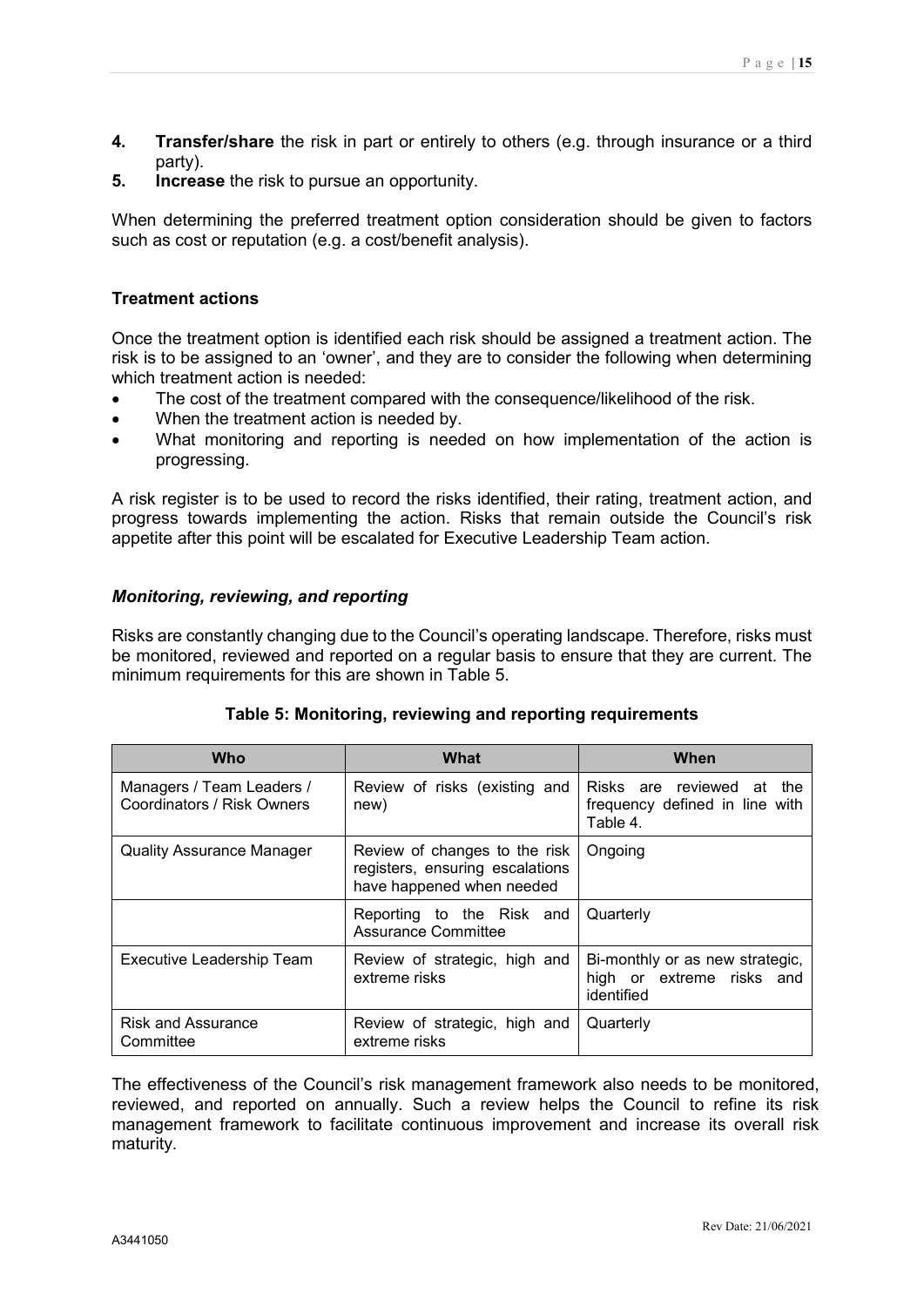# <span id="page-15-0"></span>**Appendix A: Sources and types of risk**

When identifying risks, all sources of potential risk should be considered. Some sources are generic to all organisations while others are specific to local government. The sources and types of risk that are typically found in the local government context are summarised below, and form the basis of those used here. There may be other sources of risk that will be included as the Council's risk management framework continues to evolve. Any modifications to the sources of risk will be considered during the annual review of the framework.

#### **People and knowledge**

- Inability to attract and retain skilled staff
- Ineffective employment relations
- Poor staff knowledge, skills, engagement
- Inadequate human resource planning

#### **Health, safety and wellbeing**

- Failure to provide a safe work environment
- Non-reporting of incidents/accidents/near misses, and/or not identifying trends from those reported
- Inadequate focus on staff health, safety and wellbeing, especially at high risk workplaces
- Inappropriate access to high risk Council assets e.g. reservoirs, settling ponds, river intakes
- Outbreak of epidemic or pandemic

#### **Governance, reputation, legislative compliance and control**

- Ineffective relationship with our community (with reputational risk being a contributor)
- Ineffective relationship with and between elected members
- Implications of the election cycle e.g. the learning curve for new members as they become familiar with the functions and requirements of local government
- Failure to comply with legislative requirements
- Lack of internal control

#### **Environment**

- Impact of natural hazards
- Discharge of hazardous substances to air, land, or water
- Climate change
- Public health outbreak
- Ineffective emergency/disaster management
- Inappropriate disposal of waste and refuse

#### **Planning and strategy**

- Inadequate business improvement planning
- Inadequate planning to meet future requirements (growth, renewals, changing levels of service, climate change) as documented in the Long-Term Plan, Annual Plan, and Annual Report
- Inadequate emergency response/business continuity planning
- Inadequate infrastructure planning
- Disconnected Council teams

#### **Financial**

- Fraud (misappropriation of Council funds)
- Inability or difficulty securing funding or credit
- Inappropriate or inadequate procurement practices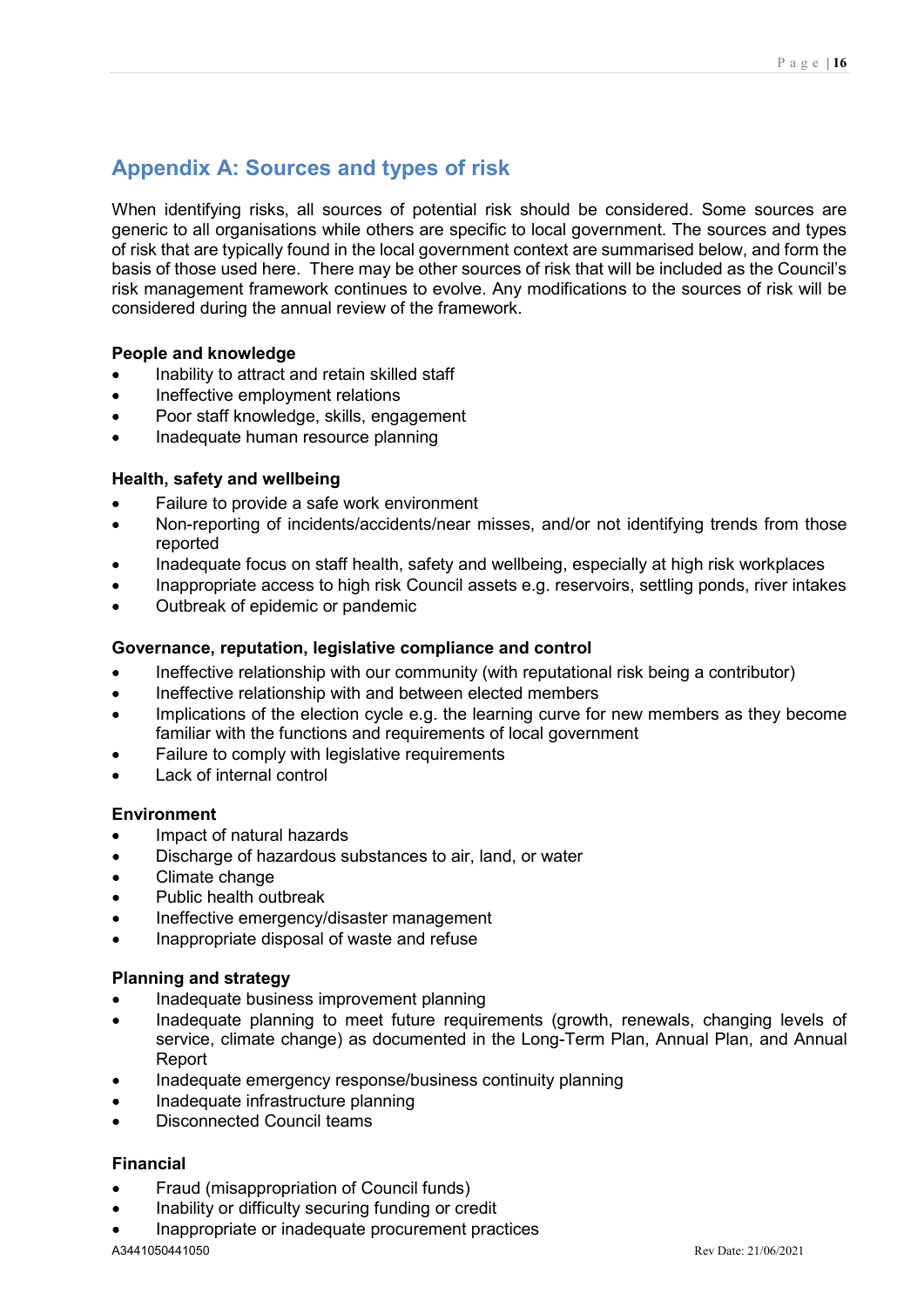- Lack of internal control
- Inadequate forecasting and budgeting
- Poor setting of project budget
- Poor project/quality management
- Potential liability

#### **Information management**

- Inadequate management of technology and systems
- Poor staff knowledge of systems
- Viruses, hacking, unauthorised access, inappropriate use of IT systems

#### **Operations and service delivery**

- Poor operations or customer service (including poor contractor management and performance)
- Disruption due to natural disaster or other event

#### **Property and assets**

- Facilities do not meet requirements
- Failure to deliver on key projects
- Inadequate asset information and management
- Inadequate insurance cover
- Poor safety and security at public facilities: accidents, criminal activity, unacceptable behaviours, abuse

#### **Project/quality management**

- Poor setting of project budget
- Project budget is overspent
- Project deliverables do not meet quality objectives
- Products do not meet quality specifications
- Quality objectives can only be achieved by increasing project cost, time or scope
- Delays in delivery of a project, resulting in service disruption or failure to realise a business objective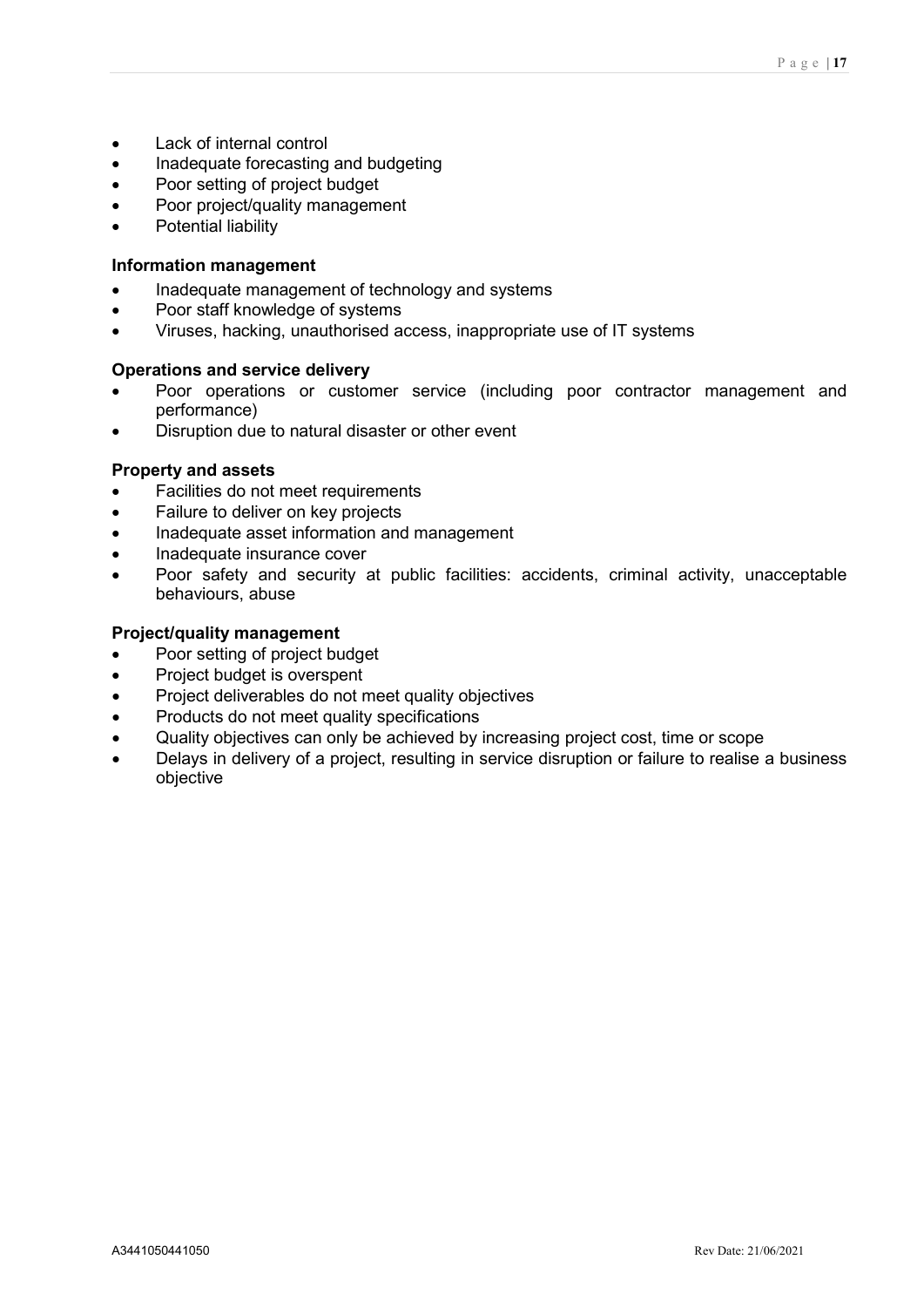# **Appendix B: Sources of risk and their consequences**

<span id="page-17-0"></span>

| Source of                                                              | <b>Consequence rating</b>                                                                                                                               |                                                                                                                                                                  |                                                                                                                                                                                        |                                                                                                                                                                                                        |                                                                                                                                                                                                                           |
|------------------------------------------------------------------------|---------------------------------------------------------------------------------------------------------------------------------------------------------|------------------------------------------------------------------------------------------------------------------------------------------------------------------|----------------------------------------------------------------------------------------------------------------------------------------------------------------------------------------|--------------------------------------------------------------------------------------------------------------------------------------------------------------------------------------------------------|---------------------------------------------------------------------------------------------------------------------------------------------------------------------------------------------------------------------------|
| risk                                                                   | Low                                                                                                                                                     | <b>Minor</b>                                                                                                                                                     | <b>Moderate</b>                                                                                                                                                                        | <b>Major</b>                                                                                                                                                                                           | Catastrophic                                                                                                                                                                                                              |
| People and<br>knowledge                                                | Individual significance or<br>concern that can be<br>managed as part of<br>business as usual.                                                           | Minor disruption to the<br>organisation that can be<br>managed as part of business as<br>usual.                                                                  | Moderate disruption to the<br>organisation resulting in reduced<br>performance.                                                                                                        | Major disruption to the organisation<br>resulting in the failure of core activities.                                                                                                                   | Critical disruption to the organisation<br>resulting in the ongoing failure to<br>deliver core activities.                                                                                                                |
| Health, safety<br>and wellbeing                                        | Near miss, or minor<br>medical treatment required<br>(including first aid).                                                                             | Medical treatment or restricted<br>work injury. Minor public health<br>impact i.e. some cases of water-<br>borne illness.                                        | Hospitalisation or event notifiable<br>to WorkSafe. Moderate public<br>health impact i.e. tens of cases of<br>water-borne illness.                                                     | Single fatality or permanent total<br>disability. Major public health impact i.e.<br>hundreds of cases of water-borne<br>illness.                                                                      | Multiple fatalities. Widespread public<br>health impact involving thousands of<br>cases of water-borne illness.                                                                                                           |
| Governance,<br>reputation,<br>legislative<br>compliance<br>and control | No impact on public<br>confidence or media<br>attention.                                                                                                | Minor impact on public<br>confidence and media attention.<br>May be some local coverage -<br>not front page.                                                     | Some impact on public<br>confidence, reflected by local<br>media and community interest in<br>the Council's performance.                                                               | Major impact on public confidence<br>resulting in some national media<br>coverage. Prosecution action taken<br>against Council. Professional sanctions<br>for officers such as loss of<br>memberships. | Critical impact on public confidence,<br>resulting in significant national media<br>and Central Government attention e.g.<br>through an inquiry and/or appointment<br>of a Commissioner. Imprisonment of<br>officers.     |
| Environment                                                            | Little or no impact on the<br>environment.                                                                                                              | Short-term or minor impact on<br>the environment.                                                                                                                | Serious damage of local<br>importance with possible<br>regulatory intervention.                                                                                                        | Serious damage of regional importance<br>with regulatory intervention.                                                                                                                                 | Permanent damage requiring ongoing<br>remediation and monitoring with<br>regulatory involvement.                                                                                                                          |
| Planning and<br>strategy                                               | Negligible impact on<br>outcomes and handled<br>within normal operations.                                                                               | Temporary impact on long-term<br>levels of service, with limited<br>community interest and media<br>attention.                                                   | Noticeable impact on long-term<br>levels of service, being consistently<br>below expectations in one or more<br>outcome categories. Some<br>community interest and media<br>attention. | Levels of service significantly below<br>expectations in one or more outcome<br>categories, bringing significant negative<br>community and media attention.                                            | Levels of service in significant decline<br>across all outcome categories.<br>Widespread negative commentary<br>attracts Central Government attention<br>e.g. through an inquiry and/or<br>appointment of a Commissioner. |
| Financial                                                              | Loss of less than \$100k.                                                                                                                               | Loss of between \$100k and<br>$$1m$ .                                                                                                                            | Loss of between \$1m and \$5m.                                                                                                                                                         | Loss of between \$5m and \$10m.                                                                                                                                                                        | Loss of over \$10m.                                                                                                                                                                                                       |
| Information<br>management                                              | Isolated equipment failure                                                                                                                              | Compromise of user password<br>impacting the confidentiality and<br>integrity of data.                                                                           | Exploitation of application security<br>flaws compromising the<br>confidentiality and integrity of data.                                                                               | Loss or theft of USB/laptop/other device<br>compromising confidentiality. Loss of a<br>core system for an extended period.                                                                             | Loss of infrastructure for an extended<br>period.                                                                                                                                                                         |
| Operations<br>and service<br>delivery                                  | Temporary disruption in<br>servicing a small number<br>of customers.                                                                                    | Disruption affecting some areas<br>for less than a day.                                                                                                          | Disruption to a community for<br>more than two hours or some<br>areas for more than a day.                                                                                             | Disruption to a community for more than<br>a day or some areas for more than two<br>weeks.                                                                                                             | Disruption to a community for more<br>than a week.                                                                                                                                                                        |
| Property and<br>assets                                                 | Insignificant incident that<br>causes no disruption to<br>services.                                                                                     | Isolated damage not requiring<br>relocation of services to an<br>alternative site.                                                                               | Damage to property that requires<br>the relocation of some services to<br>an alternative site.                                                                                         | Damage to property that requires the<br>relocation of all services for a short<br>period.                                                                                                              | Damage to property that requires the<br>relocation of all services for an<br>extended period.                                                                                                                             |
| Project/quality<br>management                                          | Project overspend of less<br>than $5%$ .<br>Quality is lower than<br>planned but still meets the<br>project's requirements or<br>product specification. | Project overspend of between 5-<br>10%.<br>Quality is lower than planned but<br>still meets the project's<br>mandatory requirements or<br>product specification. | Project overspend of between 10-<br>50%.<br>Quality and mandatory<br>requirements compromised.<br>Requirements can still be met by<br>relaxing them or modifying scope.                | Project overspend of between 50-100%.<br>Quality is compromised but<br>requirements can be met with increases<br>in cost, time, or scope. Quarantined<br>product could be reworked.                    | Project overspend of over 100%.<br>Quality is compromised and<br>unrecoverable. Requirements cannot<br>be met within increased cost, time or<br>scope, or product must be disposed<br>of.                                 |
|                                                                        | Delay of 1-2 weeks.                                                                                                                                     | Delay of 2-4 weeks.                                                                                                                                              | Delay of 4-8 weeks.                                                                                                                                                                    | Delay of 8-16 weeks.                                                                                                                                                                                   | Delay of 16+ weeks.                                                                                                                                                                                                       |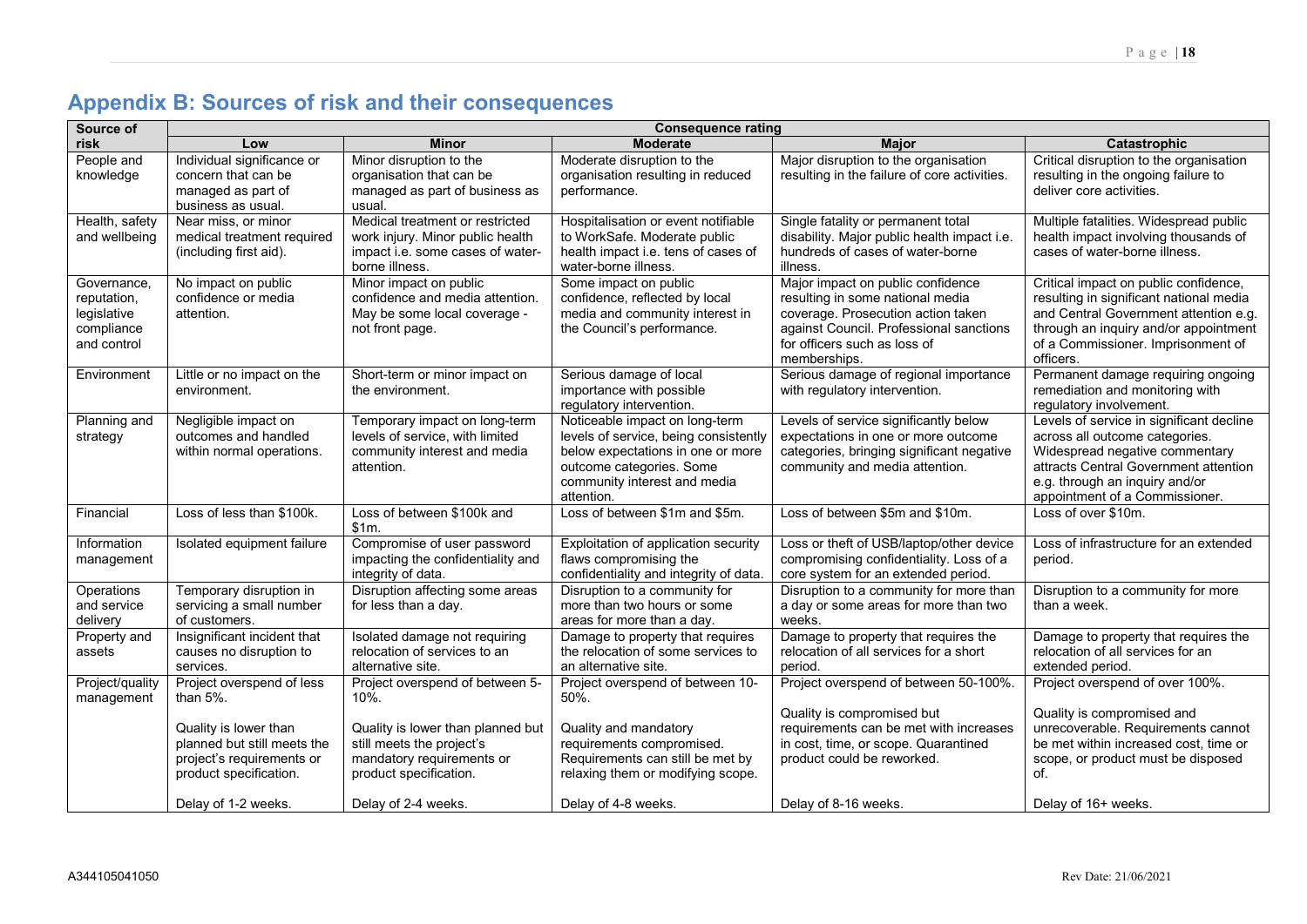# <span id="page-18-0"></span>**Appendix C: Organisation Wide Risk Register**

The OWR Register is to be read in conjunction with the Risk management Framework – Policy and Process and is approved by Council independently to the Risk Management Framework.

#### **Potential Organisation Wide Risks**

**Strategic Level Risks –** are associated with achieving the organisation's long term objectives. These risks can be of an internal or external nature. They are usually owned and managed by Council and/or the Executive Leadership Team. In the context of Integrated Planning and Reporting, Strategic Level Risks may include:

- Risks associated with achieving objectives of the Long Term Plan:
	- $\circ$  Effective engagement with the community<br>  $\circ$  Equity in involvement
	- o Equity in involvement<br>
	o Transparency of proce
	- Transparency of process
	- o Integration of informing strategies
	- o Organisational acceptance of the LTP
- Risks associated with delivering the Annual Plan:
	- o Impact of new assets or changes to services<br>
	o Aligning service delivery to meet organisation
	- o Aligning service delivery to meet organisational objectives  $\circ$  Resourcing and sustainability
	- Resourcing and sustainability
	- o Alignment of local government structure and operations to support the achievement of objectives
- **Governance** 
	- o Skills<br>o Decis
	- Decision making process

**Operational Level Risks -** are associated with developing or delivering the operational plans, functions or activities of local government. These risks have day to day impacts on the organisation. These risks are owned and managed by the person who has responsibility for the activity or function to the level of their delegated authority or capability. In the context of Integrated Planning and reporting, Operational Level Risks may include:

- Risks associated with the development or delivery of the Long-term Financial Plan:
	- o Organisational capacity
	- o Operational costs<br>
	o Integration of other
	- Integration of other informing strategies, service delivery plans and project plans
- Risks associated with the development or delivery of the Asset Management Plan:
	- o Registration of assets
	- $\circ$  Integration with the long term financial plan, other informing strategies, service delivery plans and project plans
	- o Council resourcing of asset maintenance and renewal
- Risks associated with the development or delivery of the Workforce Plan:
	- External supply<br>○ Salarv and cond
	- Salary and conditions
	- o Accommodation, transport cost etc.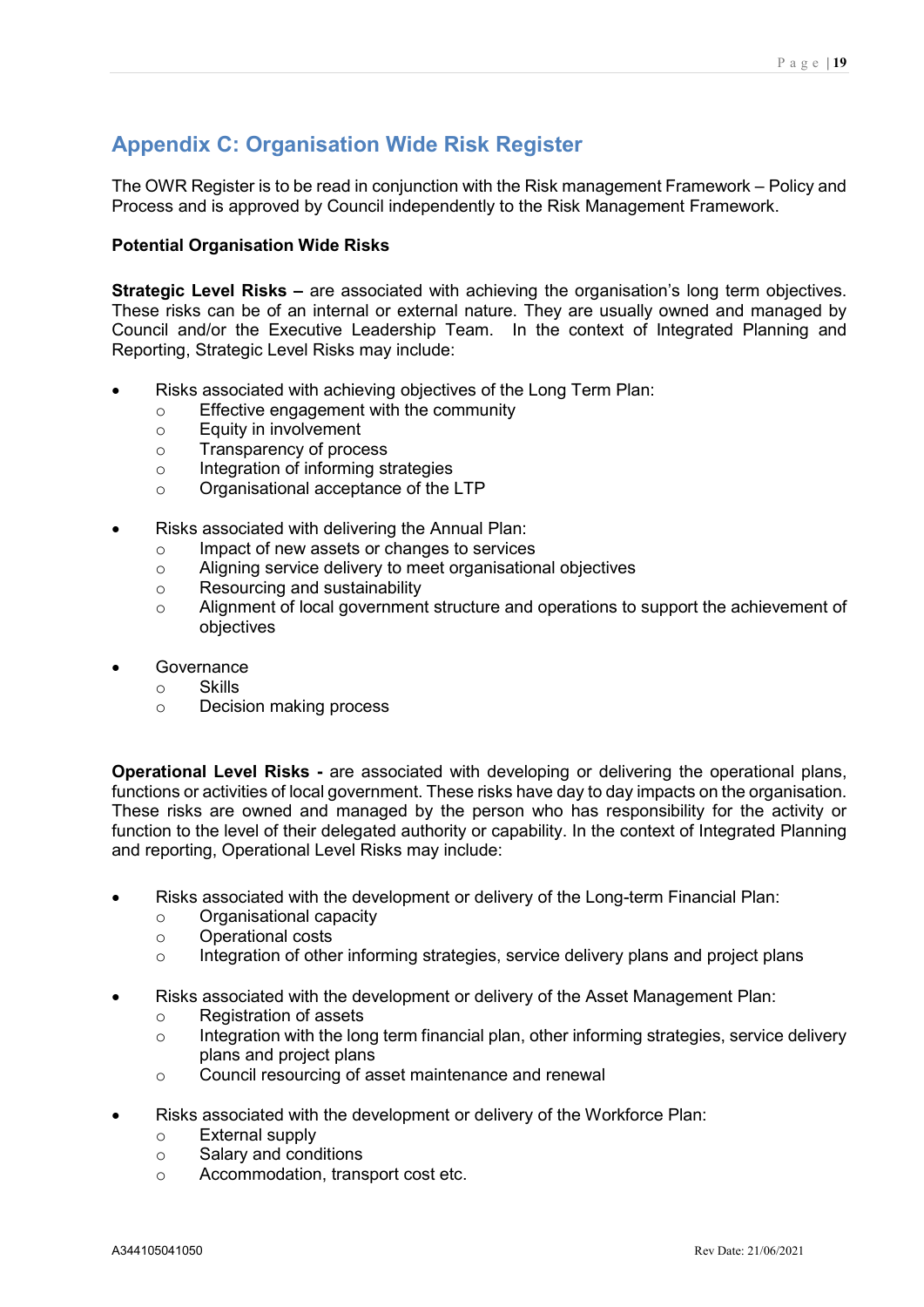- Financial/Audit:
	- o Budgets
	- **Tax**
	- o Fraud
- Customer relations/service delivery:
	- o Meeting the current and future customer expectations
- Environmental:
	- o Environmental hazards when providing Council services
- People and Capability:
	- $\circ$  Recruitment and retention
	- o **Payroll**<br>○ HR Issu
	- HR Issues discrimination, harassment and bullying (DHB) etc.
- Compliance//legal:
	- o Legislative and policy framework
- Political/Reputation:
	- o Delivery of legislation<br>
	o Meeting strategic goal
	- Meeting strategic goals
- Safety and Welfare:
	- o Health and safety at work